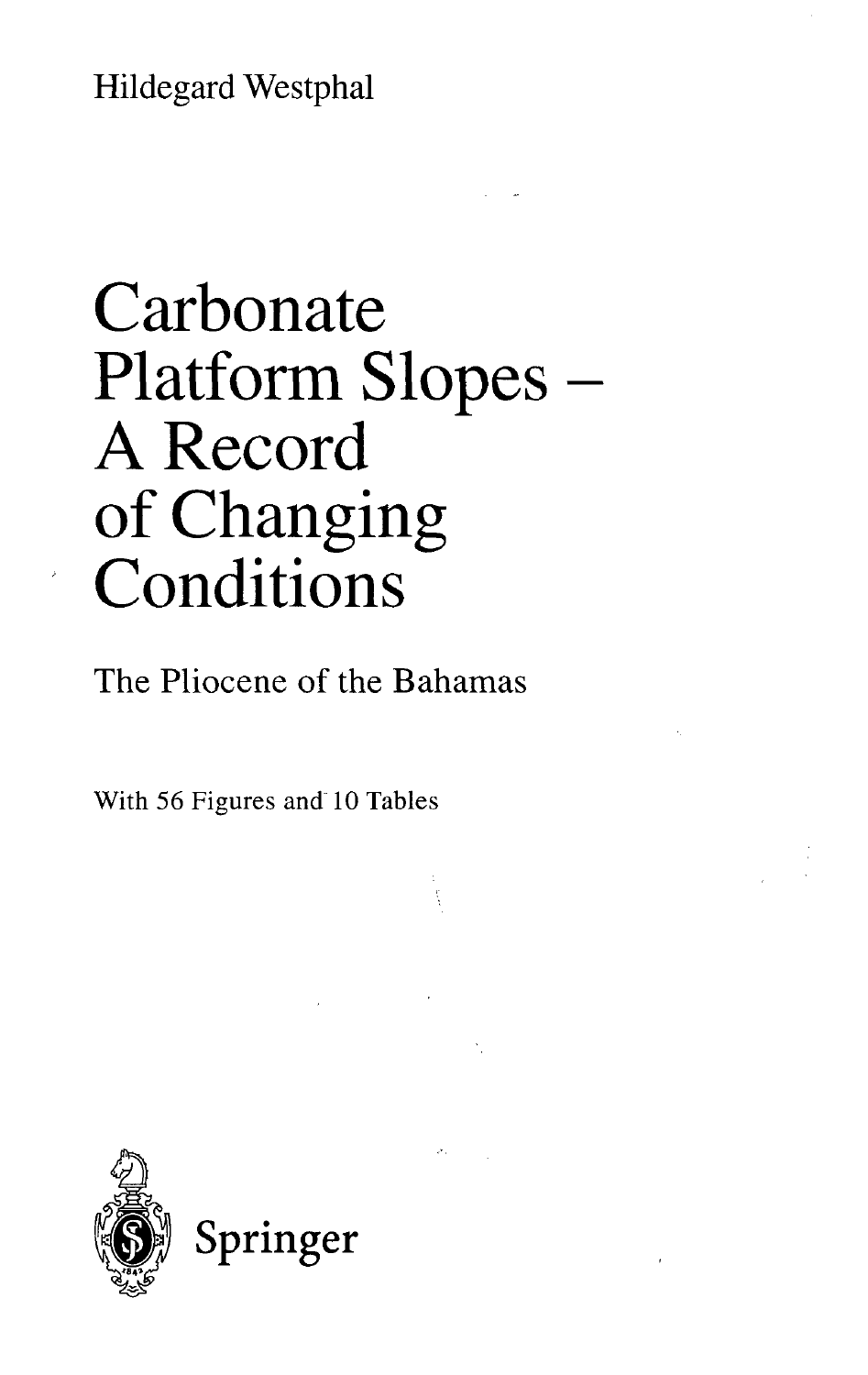## **Contents**

 $\overline{a}$ 

| 1 Introduction                                                                          | $\cdot$ 1      |
|-----------------------------------------------------------------------------------------|----------------|
| 1.1 Geology and Research History of the Bahamas                                         | 1              |
| <b>Recent Morphology</b><br>1.1.1                                                       | $\mathbf{1}$   |
| Origin of the Bahamas<br>1.1.2                                                          | 3              |
| 1.1.2.1 Basement of the Bahamas<br>1.1.2.2                                              | 3<br>5         |
| Origin of the Morphology                                                                | $\overline{7}$ |
| Ramp versus Steep-Sided: Morphologic Evolution and Sea-Level<br>1.1.3<br>1.2 Objectives | 10             |
|                                                                                         |                |
| 2 Study Area and Material                                                               | 13             |
| 2.1 The Bahamas Drilling Project                                                        | 13             |
| Sampling and Material examined<br>2.2                                                   | 17             |
|                                                                                         |                |
| 3 Methods                                                                               | 19             |
| 3.1 Compositional Analysis                                                              | 19             |
| 3.1.1 Point Counting                                                                    | 19             |
| 3.1.2 Quantitative Analysis of Foraminiferal Associations                               | 22             |
| 3.1.3 Palynologic Examinations                                                          | 24             |
| Stable Isotopes<br>3.2                                                                  | 24             |
| 3.3 X-ray Diffractometry                                                                | 25             |
| 3.4 Scanning Electron Microscopy                                                        | 26             |
| 3.5 Total Organic Carbon                                                                | 27             |
| 3.6 Fluid Inclusions                                                                    | 28             |
| 4 Primary Signals - Sediment Input                                                      | 29             |
| 4.1 Periplatform Carbonates                                                             | 29             |
| Results of the Compositional Examinations<br>4.2                                        | 31             |
| 4.2.1<br>Components                                                                     | 31             |
| 4.2.1.1<br>Skeletal Components.                                                         | 33             |
| 4.2.1.2 Non-Skeletal Components                                                         | 40             |
| 4.2.2 Quantitative Compositional Analysis                                               | 42             |
| 4.2.2.1 Distribution within Upper Pliocene Interval                                     | 42             |
| 4.2.2.2<br>Distribution within Lower Pliocene Interval                                  | 43             |
| 4.2.3 Numerical Analyses of the Point-Count Results                                     | 48             |
| 4.2.3.1<br>Statistics of the Upper Pliocene Composition                                 | 48             |
| 4.2.3.2<br>Statistics of the Lower Pliocene Composition                                 | 52             |
| 4.2.4 Foraminiferal Assemblages                                                         | 55             |
| 4.2.4.1 Distribution of Foraminifers in the Upper Pliocene                              | 55<br>56       |
| 4.2.4.2 Distribution of Foraminifers in the Lower Pliocene                              | 59             |
| 4.2.4.3 Environmental Significance of Foraminiferal Assemblages                         | 60             |
| Microfacies Descriptions<br>4.2.5                                                       |                |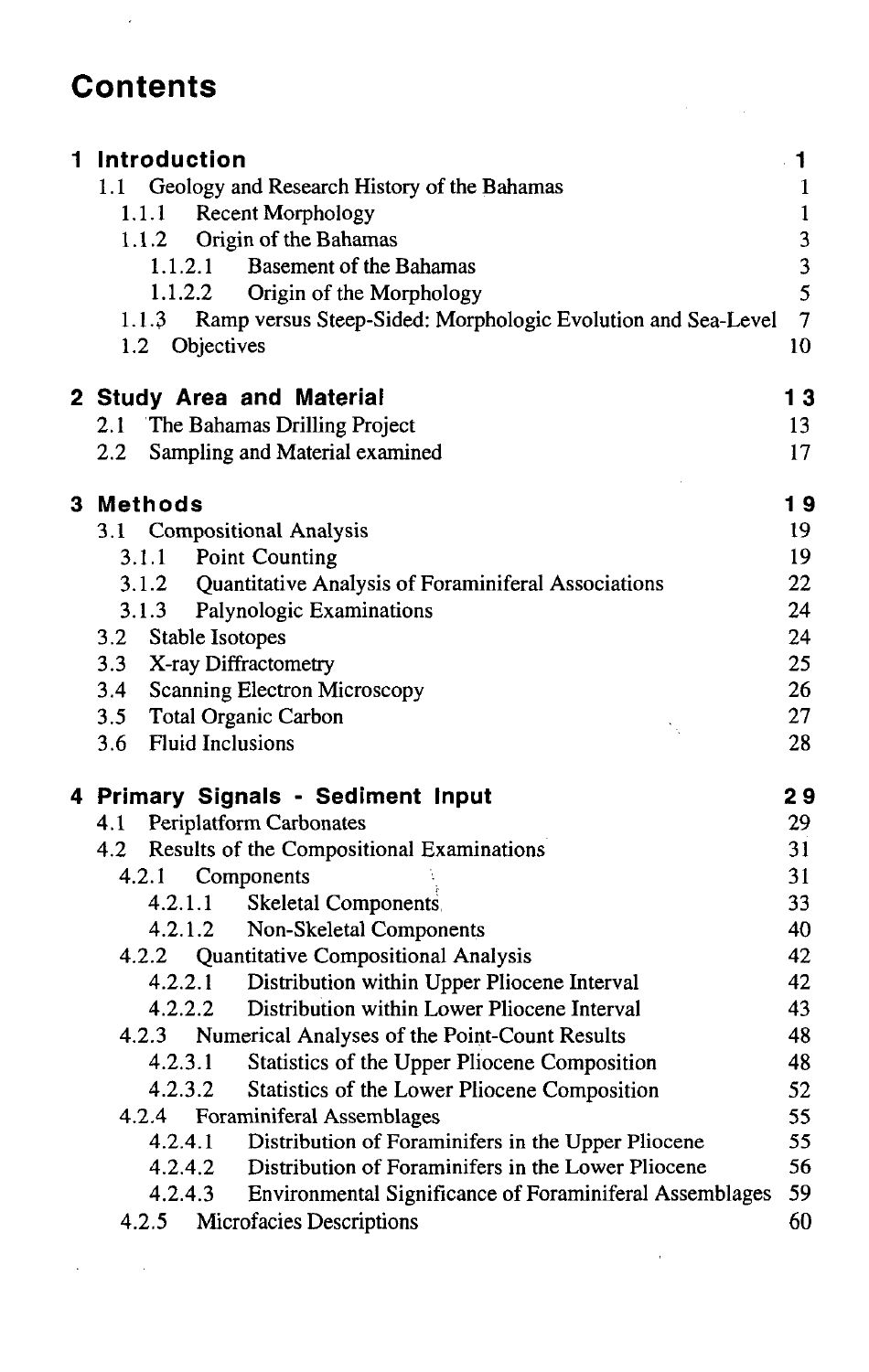|     | <b>Upper Pliocene Microfacies</b><br>4.2.5.1                    | 61         |
|-----|-----------------------------------------------------------------|------------|
|     | 4.2.5.2.<br>Lower Pliocene Microfacies                          | 67         |
| 4.3 | Discussion - Compositional Signatures in Periplatform Sediments | 70         |
|     | Sediment Composition, Palynomorphs,<br>4.3.1.                   |            |
|     | and Sea-Level Fluctuations                                      | 70         |
|     | Sedimentation of the Upper Pliocene Succession<br>4.3.2         | 72         |
|     | Sedimentation of the Lower Pliocene Succession<br>4.3.3         | 78         |
|     | 4.3.4<br>Sequence Stratigraphic Implications                    | 84         |
|     | 4.4 Conclusions                                                 | 85         |
|     | 5 Secondary Signals - Diagenesis                                | 89         |
|     | 5.1 Carbonate Diagenesis                                        | 89         |
|     | 5.2<br>Results                                                  | 95         |
|     | 5.2.1<br>Stable Isotopes                                        | 95         |
|     | 5.2.2 X-Ray Diffraction                                         | 95         |
|     | 5.2.3 Organic Carbon                                            | 98         |
|     | 5.2.4 Textural Alterations - SEM and Light-Microscopic Results  | 99         |
|     | 5.2.4.1<br>Diagenetic Alterations of the "Groundmass"           | 99         |
|     | 5.2.4.2<br>Diagenetic Alterations of Sedimentary Components     | 104        |
|     | 5.2.5<br>Description of Ultrafacies                             | 107        |
|     | SEM Observations in Samples with Fine-Grained Matrix<br>5.2.5.1 | 107        |
|     | <b>SEM Observations in Grainstones</b><br>5.2.5.2               | 111        |
|     | 5.2.6 Fluid Inclusions                                          | 112        |
|     | 5.3 Discussion - Diagenesis of Periplatform Carbonates          | 114        |
|     | 5.3.1 Diagenetic Environment                                    | 114        |
|     | Stable Isotopic Signatures<br>5.3.1.1                           | 114        |
|     | Stable Isotopes and Ultrafacies<br>5.3.1.2                      | $\sim$ 116 |
|     | 5.3.1.3<br>Significance of Alterations with Respect to the      |            |
|     | Diagenetic Environment                                          | 118        |
|     | Mineralogic Record<br>5.3.2                                     | 119        |
|     | 5.3.3 Lithification Model                                       | 124        |
|     | 5.3.4<br>Cemented versus Uncemented Layers                      | 130        |
|     | Compaction Assessment in Fine-Grained Carbonates<br>5.3.4.1     | 131        |
|     | Source of the Carbonate Cement<br>5.3.4.2                       | 130        |
|     | 5.3.4.3 Causes for Diagenetic Differentiation                   | 141        |
|     | 5.3.5 Origin of Diagenetic Fluids                               | 138        |
|     | 5.4 Conclusions                                                 | 148        |
|     | 6 Outlook                                                       | 151        |
|     | 153<br>References                                               |            |

 $\ddot{\phantom{0}}$ 

<u> 1960 - John Stone, mars and de la provincia de la provincia de la provincia de la provincia de la provincia d</u>

 $\bar{\bar{z}}$ 

 $\bar{\epsilon}$